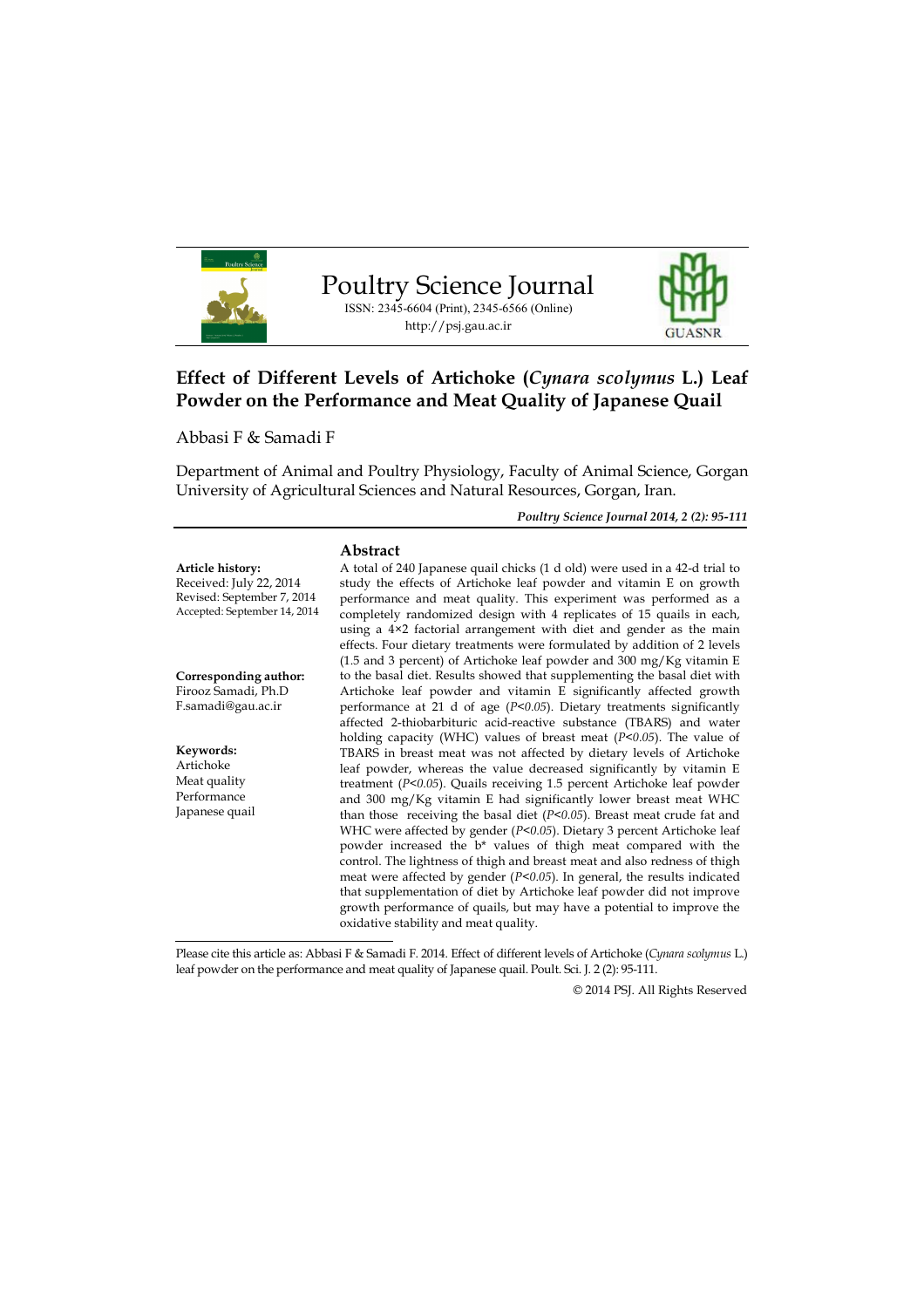## **Introduction**

Antibiotics, which have been used mainly as growth promoters in farm animals, have been banned or limited in many countries (Hernández *et al*., 2004; Kyprianou, 2005). As a result, there is a growing interest in the feed industry in the identification and evaluation of feed alternatives with less side effects (Hertrampf, 2001; Humphrey *et al*., 2002; Hume, 2011). It has been reported the possibility of growth-promoting and antioxidative effects for some traditional medicinal plants (Park and Yoo, 1999; Liu *et al*., 2006). Moreover, medical plants are being demonstrated to remove not only consumers' concerns regarding antibiotic side effects but also to improve animal performance, quality and shelf life of meat products (Simitzis *et al*., 2008; Vichi *et al*., 2001).

Artichoke *(Cynara scolymus* L*.)* is one of the famous traditional medicinal plants that is widely grown in Mediterranean countries and is rich in natural antioxidants (Mehmetcik *et al*., 2008; Wang *et al*., 2003; Joy and Haber, 2007). The popularity of Artichoke is attributed to phytochemicals, including caffeoylquinic acid derivatives (cynarin and chlorogenic acid) and flavonoids (luteolin, apigenin) (Llorach *et al*., 2002; Wang *et al*., 2003; Joy and Haber, 2007). The Artichoke leaves are higher in medical value than flowers, with antihepathotoxic, choleretic, diuretic, hypocholesterolemic and antilipidemic properties that all are attributed to the phenolic compositions (Sanchez-Rabaneda *et al*., 2003). From a medical point of view, polyphenolic compounds have a great importance as antioxidant, antitumor (Gronbaek *et al*., 1995; Knekt *et al*., 2002) and antimicrobial properties (Zhu *et al*., 2004). The antioxidant and antitumor functions are assumed to result from the radical-scavenging properties of polyphenolic compounds (Wang and Huang, 2004). Nonetheless, owing to the antioxidant capacity of polyphenols and their possible implication in human health in the prevention of cancers, cardiovascular diseases and other pathologies, Artichoke is being subjected to animal feeding. For example, Artichoke extract resulted beneficial when administered to birds challenged with mycotoxins in the diet (Stoev *et al.*, 2004). In addition, Azcona *et al.,* (2005) demonstrated that a higher metabolizable energy was obtained from the diet, when supplementing with Artichoke extract during the first 21 days of life. These authors documented that this would be explained by a higher lipid digestibility due to an increased bile secretion. Consistent with this explanation, Mariani (1998) reported that the use of Artichoke extract during the first weeks of life may increase the productive response of broilers, as chickens have greater sensitivity to mycotoxins during their first 21 days of life. In addition to this, Mahagna and Nir (1996) documented the fact that during the first days of life, chickens have an immature digestive tract, consequently, bile secretion is insufficient.

In the literature, there are many studies examine using Artichoke extract in rat diets (Mehmetcik *et al*., 2008, Jimenez-Escig *et al*., 2003). However, we could not find in our studies a research regarding the use of Artichoke powder or even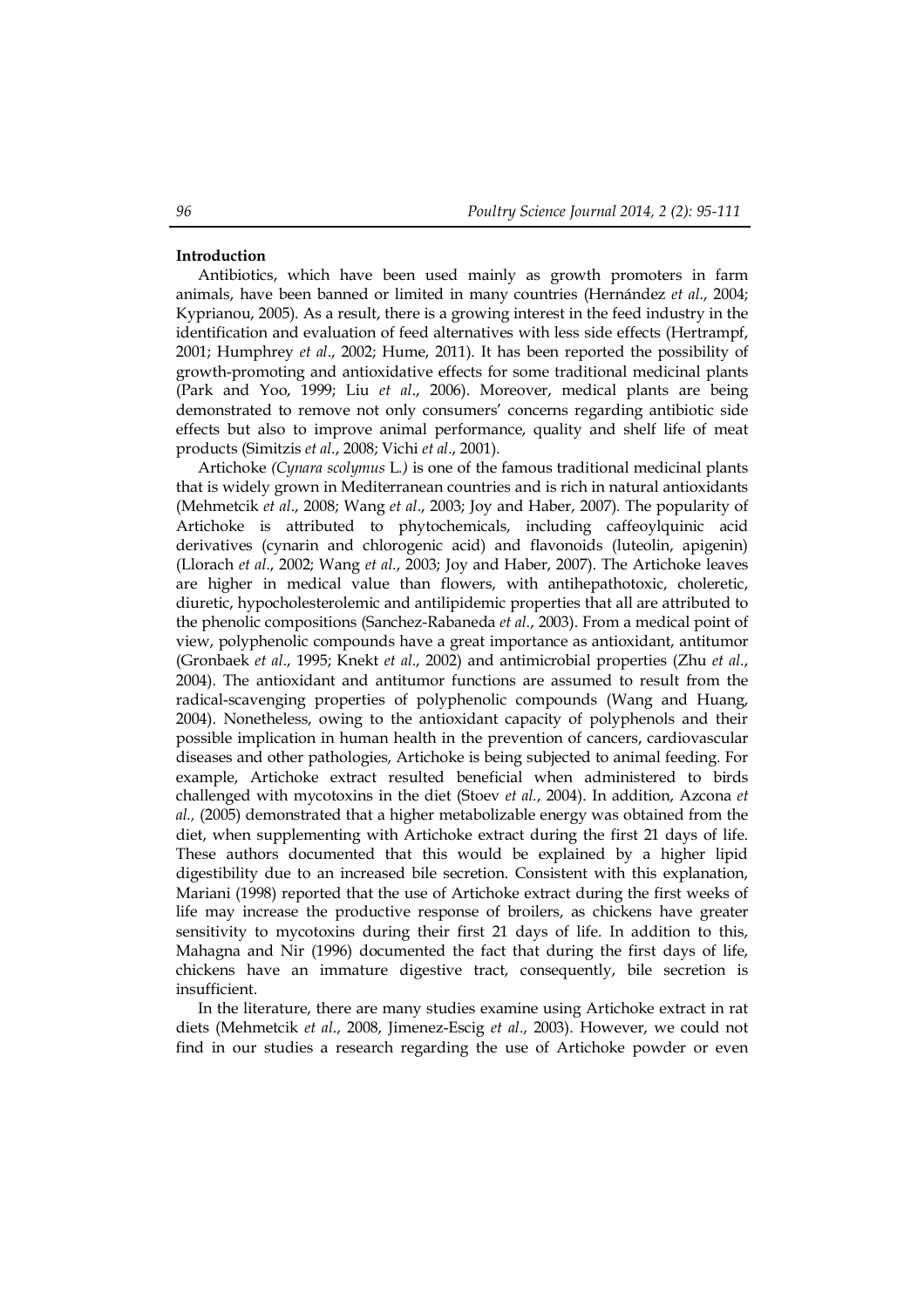extract in Japanese quail feeding. Therefore, we aimed to investigate the effects of using Artichoke leaf powder on growth performance and meat quality in Japanese quail.

# **Materials and Methods Plant powder preparation**

Artichoke leaves were collected in summer, when the plant was in the vegetative stage, from the research farm (37°00' - 37°30' north latitude and 54°00' - 54°30' east longitude; altitude: 155 m) of Gorgan University of Agricultural Sciences and Natural Resources, Gorgan, Golestan, Iran. Collected leaves were shadow dried and ground with a laboratory mill (Iran khodsaz gristmill, ELS 300C, Iran). Nutrient composition of Artichoke leaves was measured (AOAC, 1999) and also total values of phenolic compounds were determined by colorimeter, using Folin- Ciocalteu method (Guo *et al*., 2000) (Table 1).

**Table 1. Proximate composition and phenolic compounds of Artichoke leaf powder (As-fed)**

| Item                   | Percentage |
|------------------------|------------|
| Moisture               | 7.70       |
| Protein                | 11.70      |
| Crude fat              | 4.49       |
| Crude fiber            | 23.90      |
| Ash                    | 9.60       |
| <b>NFE</b>             | 42.61      |
| Ca                     | 0.45       |
| Na                     | 0.22       |
| Total P                | 0.33       |
| Total polyphenols      | 7.70       |
| Flavonoids             | 1.61       |
| Antioxidants           | 6.92       |
| Gross energy (Kcal/Kg) | 3713       |

## **Birds and experimental design**

A total of 240 Japanese quail chicks (1 d old) were obtained from a local commercial hatchery and raised over a 42-d experimental period. The quails were housed in thermostatically controlled batteries with raised wire floors (60 cm length  $\times$  50 cm width  $\times$  50 cm height) in an environmentally controlled building. Ambient temperature on d 1 was set at 37±1°C and then gradually reduced to 24°C by d 28 (Nazar *et al.*, 2012). A continuous lighting program was provided during the experimental period. The experiment was performed as a completely randomized design with 4 replicates of 15 quails in each, using a  $4 \times 2$  factorial arrangement with diet and gender as the main effects. Four dietary treatments were formulated by addition of 2 levels (1.5 and 3 percent) of Artichoke leaf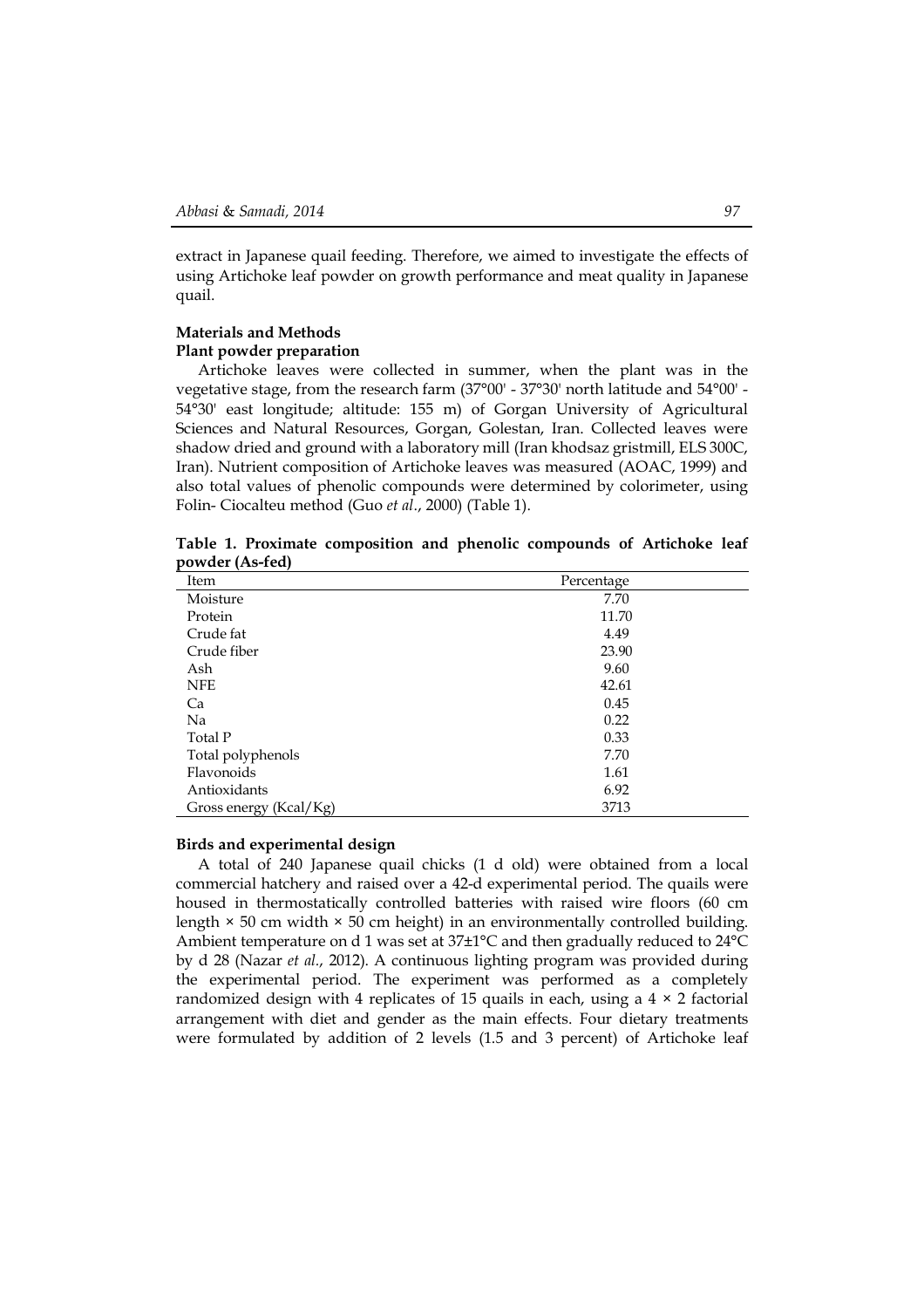powder and 300 mg/Kg vitamin E (Niu *et al*., 2009) to the basal diet. Basal diet was formulated to meet or exceed the nutrient recommendations for poultry (Table 2; NRC, 1994). Quails had free access to feed and water throughout the experiment. All experimental protocols were approved by the Animal Care and Use Committee of the College of Animal Science of the Gorgan University of Agricultural Sciences and Natural Resources (Golestan province, Gorgan, Iran).

**Table 2. Compositions and calculated analyses of the basal diet<sup>1</sup>**

| Ingredients $(\%)$          |       |  |
|-----------------------------|-------|--|
| Corn                        | 48.96 |  |
| Soybean meal                | 45.10 |  |
| Soybean oil                 | 2.89  |  |
| Dicalcium phosphate         | 0.75  |  |
| Calcium carbonate           | 1.30  |  |
| Common salt                 | 0.35  |  |
| Mineral premix <sup>2</sup> | 0.25  |  |
| Vitamin premix <sup>3</sup> | 0.25  |  |
| DL-Methionine               | 0.15  |  |
|                             |       |  |
| Calculated analysis         |       |  |
| Metabolize Energy (Kcal/Kg) | 2900  |  |
| Crude protein (%)           | 24.00 |  |
| Calcium (%)                 | 0.80  |  |
| Available phosphorous (%)   | 0.30  |  |
| Na(%)                       | 0.15  |  |
| Lysine $(\%)$               | 1.39  |  |
| Methionine (%)              | 0.50  |  |
| Methionine + Cystine (%)    | 0.88  |  |

<sup>1</sup>Calculated composition was according to NRC (1994).

<sup>2</sup>Mineral premix (each kg contained): Mn, 50000 mg; Fe, 25000 mg; Zn, 50000 mg; Cu, 5000 mg; Iodine, 500 mg; Choline chloride 134000 mg.

<sup>3</sup>Vitamin Premix (each kg contained): Vitamin A, 3600000 IU; Vitamin D<sub>3</sub>, 800000 IU; Vitamin E, 9000 IU; Vitamin K3, 1600 mg; Vitamin B1, 720 mg; Vitamin B2; 3300 mg; Vitamin B3; 4000 mg; Vitamin B5; 15000 mg; Vitamin B6; 150 mg; Vitamin B9; 500 mg; Vitamin B12; 600 mg; Biotin, 2000 mg.

## **Traits measured**

Body weight gain (BWG), feed intake (FI) and feed conversion ratio (FCR) were calculated at the end of wk 3 and 6 for each cage. At the end of the experiment, two birds (one male and one female) from each replicate (8 quails per treatment) were selected and killed by cervical dislocation, and then samples of thigh and breast meat were excised and stored in a freezer (-20°C) for further analyses after 30 days. Meat quality parameters including crude fat percentage, 2-thiobarbituric acidreactive substance (TBARS), pH, water holding capacity (WHC), moisture and meat color parameters were measured as follows: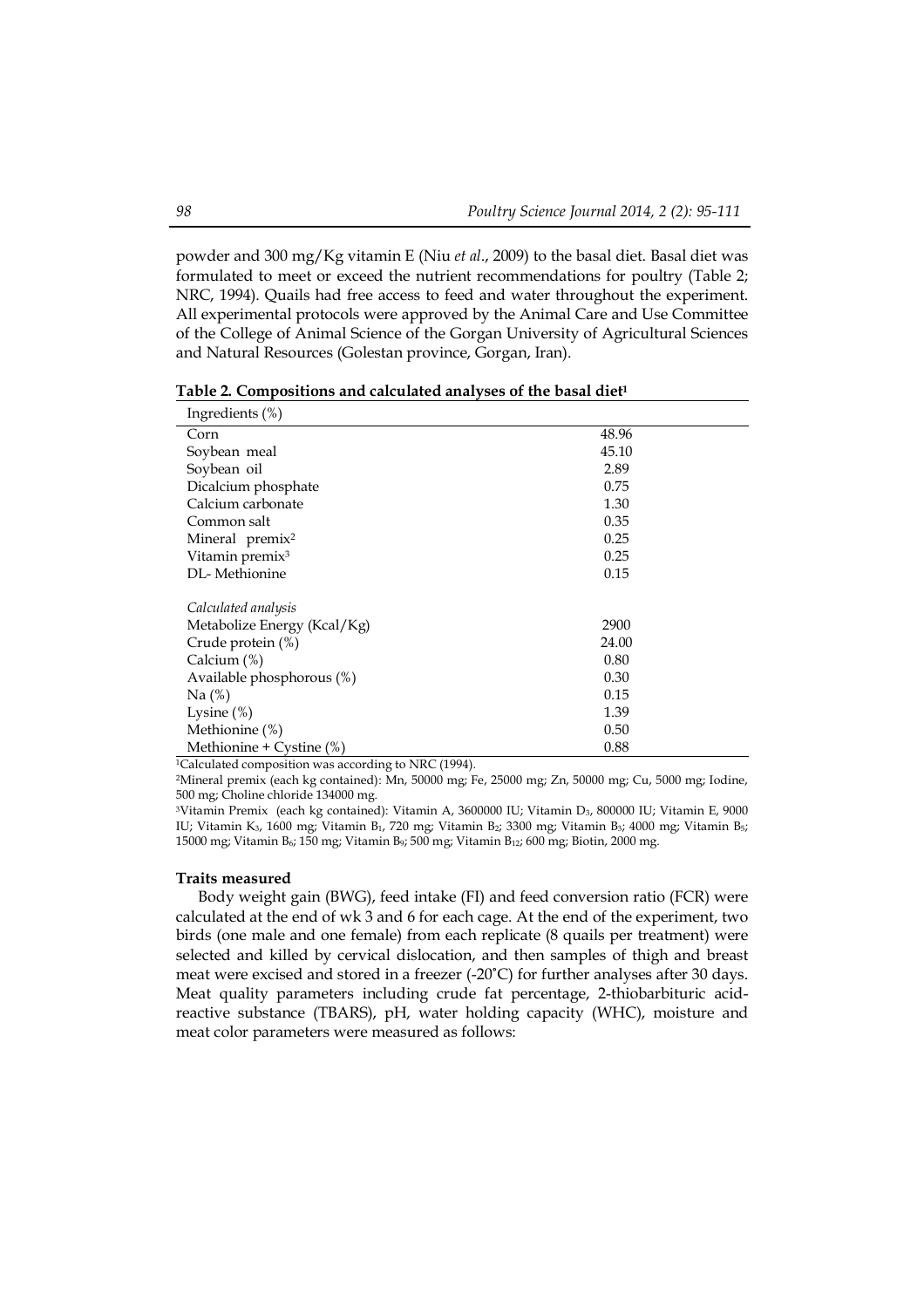#### **Crude fat and moisture**

The moisture and crude fat of the meat samples were determined according to the AOAC (1999) methods.

## **Thiobarbituric Acid-Reactive Substances (TBARS)**

Lipid peroxidation was determined by the modified method of Buege and Aust (1978) by Ahn *et al*., (1999), as TBARS value. Briefly, a 5-g meat sample was homogenized in 15 mL of distilled water. Meat homogenate (5 mL) was transferred to a test tube. Then 50 μL of butylated hydroxyaniose (7.2%) and 5 mL of TBAtrichloroacetic acid solution (20 m*M* TBA in 15% trichloroacetic acid) were added to the test tube. The mixture was vortexed and then incubated in a boiling water bath for 15 mins to develop color. Samples were cooled in cold water for 10 min and then centrifuged for 15 mins at  $966 \times g$ . The absorbance of the resulting supernatant was determined at 532 nm, using a spectrophotometer (UV 1600 PC, Shimadzu). The increase in absorbance at 532 nm was taken into consideration to calculate the TBARS values. TBARS numbers were expressed as milligrams of malondialdehyde (MDA) per Kg of meat.

# **pH**

The pH of the meat samples was determined by homogenizing  $10 \text{ g}$  of meat with 50mL of distilled water. The homogenates were filtered, and the pH of each sample was measured with a pH meter at room temperature (Trout *et al*., 1992).

#### **Water holding capacity (WHC)**

One gram of the sample (minced meat) was placed on a round plastic plate with small holes. The plate with meat sample on it was then fitted into a 2 mL plastic tube. This tube was centrifuged at 1500  $\times$  *g* for 4 mins. After centrifugation, the remained water was measured by drying the samples in 70˚C over night (Bouton *et al*., 1971).

#### **Color**

The color of the samples was determined according to CIE system  $(L^*, a^*, b^*)$ , where:  $L^*$  = lightness;  $a^*$  = redness and  $b^*$  = yellowness (CIE, 1976). Briefly, breast and thigh samples were removed from the freezer, allowed to partially thaw in refrigerator at 2ºC and then the skin of each sample was removed. Then, the color parameters ( $L^*, a^*, b^*$ ) were measured in breast and thigh meat using a colorimeter (Lovibond CAM-system 500).

#### **Statistical analysis**

A completely randomized design was performed with 4 replicates of 15 quails in each, using a 4×2 factorial arrangement with diet and gender as the main effects. Data for growth performance was analyzed based on a completely randomized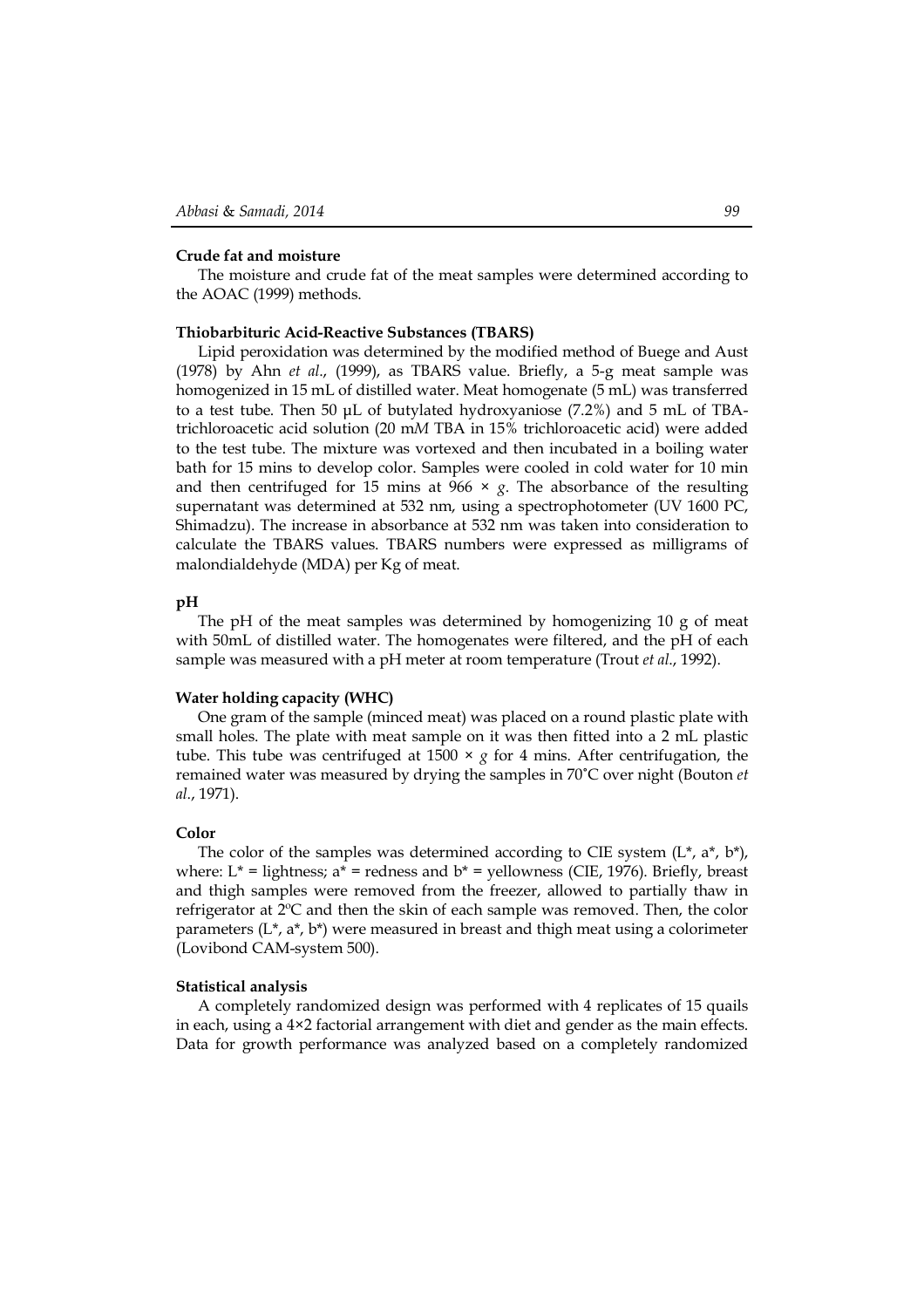design, but other parameters were analyzed as a  $4 \times 2$  factorial arrangement of treatments with 4 diets (0, 1.5 and 3 percent Artichoke leaf powder, and 300 mg/Kg Vit. E) and two genders (male and female), using GLM procedure of SAS software (SAS, 2003). The pen mean was an experimental unit for BWG, FI and FCR. Main effect means and the interactions were reported. When significant effects were found, comparisons among multiple means were made by Duncan's multiple range tests. Statistical significance was considered as *P<0.05*.

#### **Results**

#### **Growth performance**

The effects of different levels of Artichoke leaf powder and 300 mg vitamin E on growth performance of quails are shown in Table 3. The addition of 1.5 percent Artichoke leaf powder did not significantly affect BWG throughout the experiment. Birds treated by 3 percent Artichoke leaf powder and vitamin E treatments showed lower and higher BWG at 21 d of age, when compared with birds fed the basal diet (Table 3). Supplementing basal diet with Artichoke leaf powder and vitamin E did not affect FI at 42 d of age, but vitamin E significantly increased FI at 21 d of age when compared with the birds fed basal and Artichoke supplemented diets. FCR was increased by supplementing the basal diet with 3 percent Artichoke leaf powder at 21 d of age but the effect was not significant at 42 d of age.

| Treatments       |                   | 1 to 21 d           |                   | 1 to 42 d        |                     |                  |  |
|------------------|-------------------|---------------------|-------------------|------------------|---------------------|------------------|--|
|                  | $BWG^1(g)$        | FI <sup>2</sup> (g) | FCR <sup>3</sup>  | $BWG^1(g)$       | FI <sup>2</sup> (g) | FCR <sup>3</sup> |  |
| Control          | 99.3b             | 244 <sub>b</sub>    | 2.45 <sup>b</sup> | 232ab            | 913                 | 3.93             |  |
| 1.5% Artichoke   | 96.2 <sup>b</sup> | 241 <sup>b</sup>    | 2.51 <sup>b</sup> | 225 <sup>b</sup> | 899                 | 4.00             |  |
| 3% Artichoke     | 87.4c             | 238 b               | 2.73a             | 224 <sub>b</sub> | 925                 | 4.12             |  |
| 300 mg vitamin E | 111.0a            | 277 a               | 2.50 <sup>b</sup> | 242a             | 976                 | 4.04             |  |
| SEM              | 1.96              | 2.54                | 0.20              | 3.46             | 2.54                | 0.04             |  |
| P-value          | 0.01              | 0.04                | 0.01              | 0.02             | 0.34                | 0.45             |  |

**Table 3. Influence of supplementation of Artichoke leaf powder and vitamin E in diet on growth performance<sup>1</sup> of Japanese quail from 1-21 and 1- 42 d of age.**

<sup>1</sup>Body weight gain; 2Feed Intake; 3Feed conversion ratio.

a-cMeans within a column without a common superscript differ significantly (*P<0.05*).

## **Meat quality parameters**

The main effect means of diets and sex and their interactions with crude fat, TBA reactive substances (TBARS), pH, WHC and moisture of thigh and breast meat of quails fed a diet supplemented with 1.5 and 3 percent Artichoke leaf powder and 300 mg/Kg vitamin E are shown in Table 4. Significant interactions between diet and sex on nominated parameters were not observed (*P>0.05*). Diet significantly affected TBARS and WHC of breast meat. Dietary levels of Artichoke leaf powder did not affect breast meat TBARS, whereas vitamin E treatment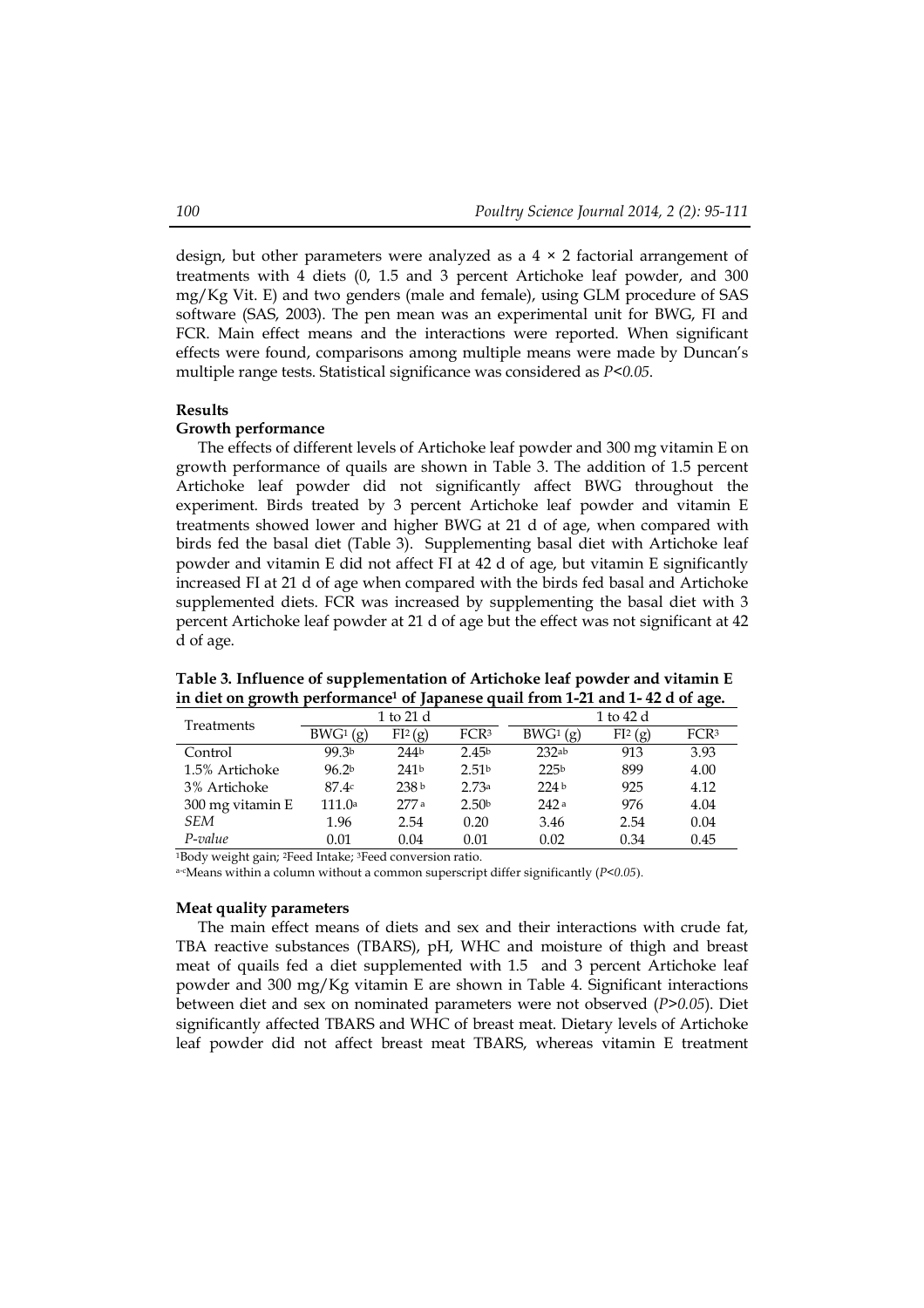reduced its value compared to 3 percent Artichoke leaf powder (*P<0.05*). Quails receiving 1.5 percent Artichoke leaf powder and 300 mg/Kg vitamin E had significantly lower breast meat WHC than those receiving the basal diet. Breast meat crude fat and WHC were affected by gender (*P<0.05*). The female quails had higher breast meat crude fat than the males (*P<0.05*), whereas male quails had higher breast meat WHC than females (*P<0.05*).

**Table 4. Influence of Artichoke leaf powder and vitamin E on meat quality of thigh and breast meat of Japanese quail**

|                 | Crude fat |                   | TBARS <sup>1</sup> |                   | pH    |               | WHC <sup>2</sup> |                    | Moisture |               |
|-----------------|-----------|-------------------|--------------------|-------------------|-------|---------------|------------------|--------------------|----------|---------------|
| Treatment       | $(\%)$    |                   | (mg/Kg)            |                   |       |               | (%)              |                    | $(\%)$   |               |
|                 | Thigh     | <b>Breast</b>     | Thigh              | <b>Breast</b>     | Thigh | <b>Breast</b> | Thigh            | <b>Breast</b>      | Thigh    | <b>Breast</b> |
| Diet:           |           |                   |                    |                   |       |               |                  |                    |          |               |
| Control         | 16.3      | 15.5              | 2.17               | 2.53ab            | 6.78  | 6.16          | 60.5             | 57.9a              | 77.0     | 73.4          |
| 1.5 % Artichoke | 17.2      | 12.4              | 1.45               | 2.39ab            | 6.74  | 6.19          | 60.4             | 55.6 <sup>b</sup>  | 77.5     | 74.2          |
| 3% Artichoke    | 13.7      | 13.6              | 1.65               | 3.10 <sup>a</sup> | 6.76  | 6.16          | 60.2             | 56.2 <sup>ab</sup> | 76.5     | 73.9          |
| 300mg Vitamin E | 17.0      | 15.8              | 1.67               | 1.11 <sup>b</sup> | 6.70  | 6.13          | 58.7             | 55.4 <sup>b</sup>  | 77.3     | 75.3          |
| <b>SEM</b>      | 0.542     | 0.417             | 0.145              | 0.205             | 0.017 | 0.015         | 0.313            | 0.258              | 0.128    | 0.215         |
| Gender:         |           |                   |                    |                   |       |               |                  |                    |          |               |
| Male            | 15.7      | 12.6 <sup>b</sup> | 2.00               | 1.84              | 6.74  | 6.14          | 60.1             | 57.1a              | 77.3     | 73.6          |
| Female          | 16.4      | 16.1a             | 1.47               | 2.73              | 6.70  | 6.11          | 59.8             | 55.5 <sup>b</sup>  | 76.8     | 74.8          |
| <b>SEM</b>      | 0.271     | 0.208             | 0.072              | 0.168             | 0.008 | 0.008         | 0.157            | 0.129              | 0.064    | 0.108         |
| Significance:   |           |                   |                    |                   |       |               |                  |                    |          |               |
| Diet            | 0.366     | 0.159             | 0.652              | 0.128             | 0.302 | 0.643         | 0.460            | 0.087              | 0.266    | 0.185         |
| Gender          | 0.676     | 0.008             | 0.213              | 0.138             | 0.366 | 0.879         | 0.734            | 0.033              | 0.222    | 0.0503        |
| Diet × Gender   | 0.938     | 0.249             | 0.056              | 0.505             | 0.403 | 0.712         | 0.148            | 0.713              | 0.767    | 0.700         |

<sup>1</sup>Thiobarbituric acid reactive substances; 2Water holding capacity.

a,bMeans within a column without a common superscript differ significantly (*P<0.05*).

The effect of diets, sex and their interactions with color change of thigh and breast meat of quails fed a diet supplemented with 1.5 and 3 percent Artichoke leaf powder and 300 mg/Kg vitamin E are shown in Table 5. No effect of diet and sex interactions with color change was observed. The main effect of diet was statistically significant only for  $b^*$  index of thigh meat. In this regard, dietary 3 percent Artichoke leaf powder resulted in higher b\* values of thigh meat compared with the control. The lightness of thigh and breast meat and also redness of thigh meat were affected by gender (*P<0.05*). However, a lower L\* values was observed in thigh and breast meat of male quails than females (*P<0.05*), whereas thigh meat of male quails showed a higher a\* values than female quails (*P<0.05*).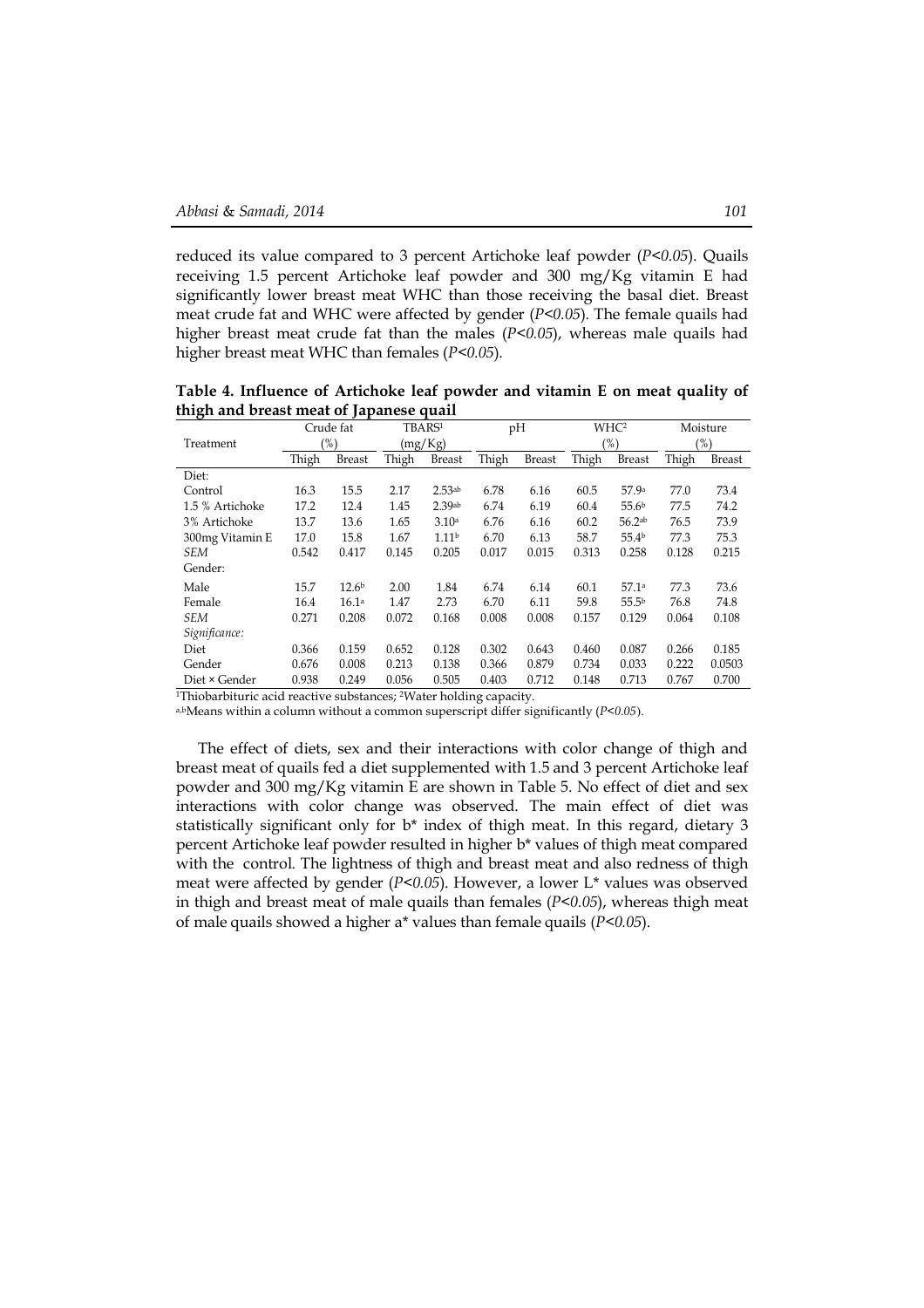| nigh and preast meat or Japanese quall: |                   |                   |                   |               |                   |               |  |  |  |
|-----------------------------------------|-------------------|-------------------|-------------------|---------------|-------------------|---------------|--|--|--|
| Treatment                               | L* (lightness)    |                   | a*                | (redness)     | b* (yellowness)   |               |  |  |  |
|                                         | Thigh             | <b>Breast</b>     | Thigh             | <b>Breast</b> | Thigh             | <b>Breast</b> |  |  |  |
| Diet:                                   |                   |                   |                   |               |                   |               |  |  |  |
| Control                                 | 49.5              | 40.3              | 13.5              | 15.1          | 3.03 <sup>b</sup> | 2.82          |  |  |  |
| 1.5 % Artichoke                         | 49.0              | 43.0              | 14.1              | 15.6          | 3.17ab            | 3.51          |  |  |  |
| 3% Artichoke                            | 49.4              | 42.3              | 14.0              | 15.4          | 3.63a             | 3.51          |  |  |  |
| 300mg Vitamin E                         | 49.8              | 43.5              | 13.8              | 14.3          | 3.37ab            | 3.17          |  |  |  |
| <b>SEM</b>                              | 0.655             | 0.478             | 0.209             | 0.173         | 0.061             | 0.134         |  |  |  |
| Gender:                                 |                   |                   |                   |               |                   |               |  |  |  |
| Male                                    | 46.5 <sup>b</sup> | 40.2 <sup>b</sup> | 15.0a             | 15.2          | 3.23              | 2.97          |  |  |  |
| Female                                  | 52.3a             | 44.4 <sup>a</sup> | 12.7 <sup>b</sup> | 15.0          | 3.36              | 3.54          |  |  |  |
| <b>SEM</b>                              | 0.328             | 0.239             | 0.105             | 0.087         | 0.031             | 0.067         |  |  |  |
| Significance:                           |                   |                   |                   |               |                   |               |  |  |  |
| Diet                                    | 0.991             | 0.372             | 0.900             | 0.283         | 0.109             | 0.527         |  |  |  |
| Gender                                  | 0.005             | 0.005             | 0.0007            | 0.677         | 0.449             | 0.150         |  |  |  |
| Diet×Gender                             | 0.416             | 0.975             | 0.360             | 0.410         | 0.409             | 0.807         |  |  |  |

**Table 5. Influence of Artichoke leaf powder and vitamin E on color change of thigh and breast meat of Japanese quail** 

a,bMeans within a column without a common superscript differ significantly (*P<0.05*).

## **Discussion**

To our best knowledge, this is the first study that evaluates the effects of Artichoke leaf powder in Japanese quail feeding. The results indicated that Artichoke leaf powder did not improve growth performance (BWG, FI, FCR), which is consistent with the findings of Melo and Harkes (2007) who revealed no significant differences among broilers diets supplemented with two levels of Artichoke extract (300 and 600  $g/t$ on) for BWG and FI at the end of studying period. However, our results are in contrast with Melo and Harkes (2007) and Azcona *et al*., (2005) regarding FCR. Supplementing basal diet with Artichoke extract (600 g/ton) from 1-21 days of age improved feed efficiency of 21 and 42 day-old broilers (Melo and Harkes, 2007). These authors concluded that improved feed conversion may be attributed to the lower feed intake reflected in those birds receiving 600 grams per ton of Artichoke extract. In addition, a better conversion in broilers treated with Artichoke extract was attributed to an improvement in both lipid digestibility and an increase in the metabolizable energy of birds during their first weeks of life (Azcona *et al*., 2005). These authors explained the better lipid digestibility by an increased bile secretion. Moreover, positive results of Artichoke protection were reported by Stoev *et al.*, (2004) and Mariani (1998). Differences between our results and others may be attributed to the variation of the experimental condition, differences in the type of challenge used (powder *vs.* extract) and probably the environmental stresses including handling, vaccination, and various other instances that lead to a stimulation in bird's immune system and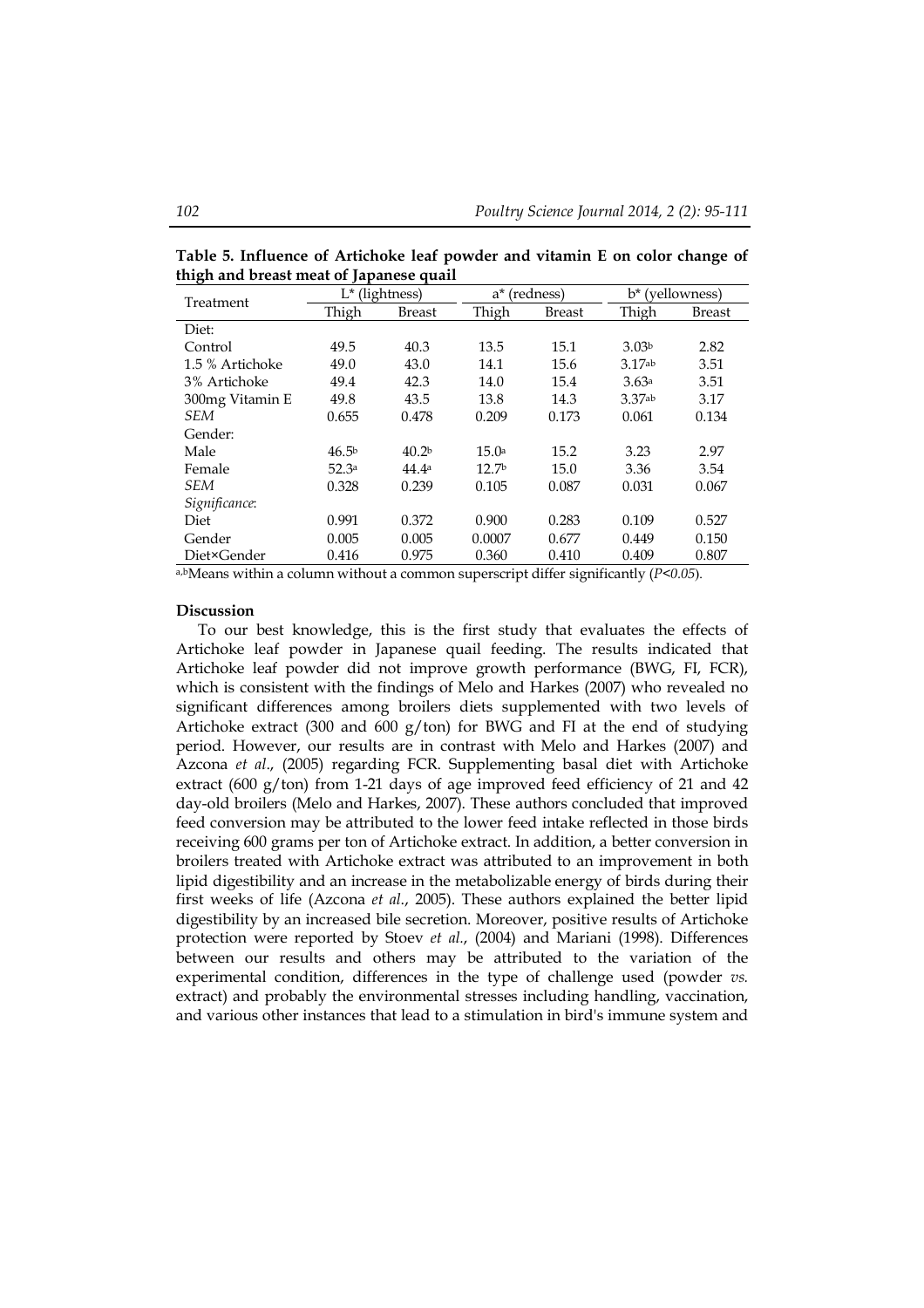might have negative effects on growth performance (Hevener *et al*., 1999; Takahashi *et al*., 2000).

The quality of meat depends on the genetic structure, sex and age of the animal, as well as the environmental temperature at which the animal is reared and the nutrient content of the ration fed which affect post-mortem metabolism (Duclos *et al*., 2007; Owens *et al*., 2009; Wang *et al*., 2009; Imik *et al*., 2010). The result of crude fat percentage in this study is in agreement with the findings of Onibi *et al*.*,* (2009), and Sarker *et al*., (2010). In general, the amount of crude fat in thigh meat is higher than that of breast meat and therefore, and this is the reason why thigh meat is softer and tastier than breast meat. In addition, studies have shown that females of Japanese quails have more fat compared to males (Caron *et al*., 1990).

The malondialdehyde is an end product of the oxidative degradation of lipids (Del Rio *et al*., 2005). The results indicated that Artichoke leaf powder did not improve lipid oxidative stability, but vitamin E decreased oxidative degradation of breast lipids as shown by the lower TBARS concentration. Our results are confirmed by the findings of the Bartov and Frigg (1992) and Goni *et al*., (2007) who reported that vitamin E increases meat oxidative stability. Antioxidants can act by different mechanisms protecting the lipids from the onset of oxidation (Mariutti and Bragagnolo, 2009). In contrast to our findings, Jang *et al*.*,* (2008) found that using medicinal plants in broiler chickens diet leads to a delay in lipid oxidation. Moreover, there were slight, but not significant, differences between males and females in lipid oxidative indicator with a higher TBARS concentration in male thigh and female breast. A higher TBARS concentration in female breast meat can be attributed to the significantly higher percentage of crude fat in female breast, but a higher concentration of TBARS in male thigh is unknown and needs to be investigated.

The pH value of meat depends on both glycogen content of muscle tissue and the mechanism that converts glycogen into lactic acid (Duclos *et al*., 2007; Wang *et al*., 2009; Mikulski *et al*., 2009). In the present study, the pH value was not statistically significant between experimental treatments, but the lower pH value of the breast meat is an indicator of a better acidification. This could be explained by a higher white fiber in breast muscle. These fibers have a greater glycogen quantity and a higher glycolytic potential which results in lower pH value (Barbut *et al*., 2008). In the current study, pH values of breast and thigh meat are in a good agreement with the findings of Mikulski *et al.,* (2011) who reported a higher pH value for thigh than breast meat.

The WHC is the capacity of muscle to keep the water bound under specific processing conditions (Almeida *et al*., 2002). The reduction in the WHC results in poor meat quality such as losses in cooking yield, less tender, less juicy and less tasty (Owens *et al*., 2000). The WHC is affected by the extent and rate of pH fall post mortem which leads protein denaturation and reduced WHC (Allen *et al*., 1997). The results indicated that Artichoke leaf powder did not affect WHC of thigh meat, but there was a significant difference between dietary treatments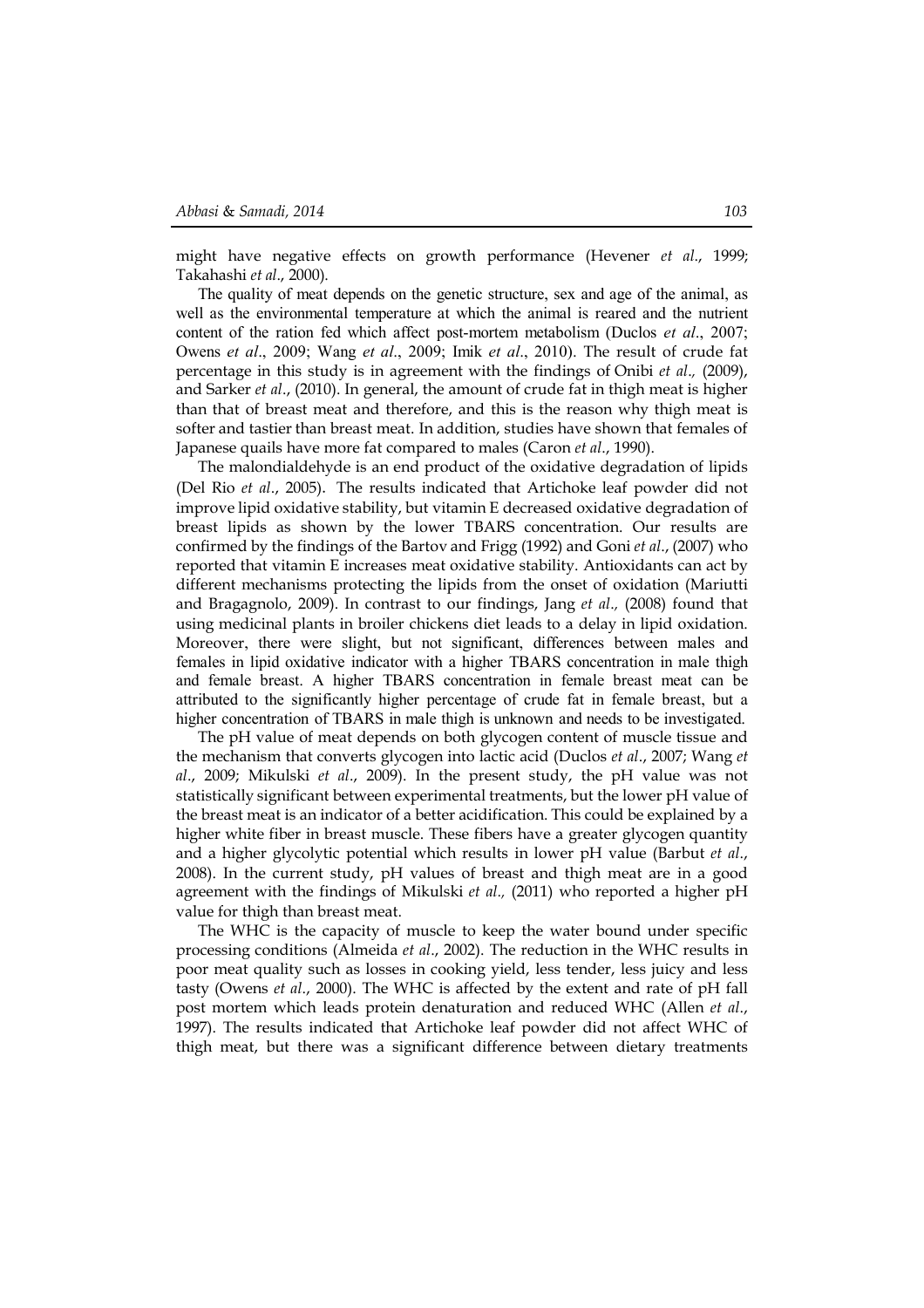regarding WHC of breast meat. In addition, WHC of breast meat was higher in males than females. Our results coincide with Jang *et al*.*,* (2008) who observed a reduction in WHC in breast meat of broilers treated with a combination of multiple medicinal plants. This reduction is in agreement with the lower breast meat pH which results from glycolytic reaction (Barbut *et al*., 2008). Higher meat pH is more effective for retaining moisture absorption properties (Husak *et al.,* 2008; Raach-Moujahed *et al.,* 2011). Moreover, a higher intramuscular fat content may also lead to an increase in WHC, which is consistent with our findings.

The findings of this study are confirmed by the results of Onibi *et al*., (2009) who reported that there were no significant differences in moisture percentage values of meat in chickens fed with supplementary raw garlic compared to the control group. Nevertheless, Lahucky *et al*., (2005) reported that adding antioxidants to the diet reduces moisture loss in meat. Moreover, since the higher WHC leads to higher moisture, thigh meat moisture is higher than breast meat moisture in this study.

The natural color of meat depends mainly upon the presence of the myoglobin (muscle pigment) and hemoglobin (blood pigment) pigments. Myoglobin is pink colored and is converted into the red-colored oxymyoglobin as a result of the effect of oxygen. This compound is gradually oxidized into the dull brown-colored metmyoglobin. So, these three compounds define meat color (Barbut, 2002; Mancini and Hunt, 2005). Moreover, poultry meat color is affected by some other factors such as age, sex, strain, diet, intramuscular fat, meat moisture content, preslaughter conditions and processing variables (Santiago *et al*., 2005; Young *et al*., 2001). It has been documented that the older birds have redder meat due to a higher content of myoglobin (Gordon and Charles, 2002). In terms of nutrition, studies showed that the effect of nutrition on meat color is variable. The results of the present study did not demonstrate dietary treatment effect on the color parameters, excluding the b\* value of quail thigh meat. In this regards, findings of Leusink *et al*., (2010) indicated that cranberry extract did not have any effect on the color parameters of meat, whereas Karaog˘lu *et al*., (2006) reported that probiotics added to the ration influenced the color quality of the carcass. Simitzis *et al*., (2008) explained that dietary oregano essential oil supplementation modifies the meat color, probably by modifying pigment distribution in animal tissues. Moreover, it has been reported that lipid oxidation can stimulate myoglobin oxidation (Erener *et al*., 2011), thereby influencing meat color (Barbut, 1993). An interesting finding here was the lower value of the lightness in breast than thigh meat, which is consistent with the findings of Imik *et al*., (2012) that reported chicken breast meat contains a lower concentration of myoglobin, so its color is lighter than that of chicken thigh. Conley *et al*., (2000) and Obi *et al*., (2010) documented that myoglobin stores oxygen in muscles with higher storage in skeletal and dynamic muscles. The L<sup>\*</sup> value is also under the influence of meat pH. Higher values of  $L^*$ indicate lighter color, indicating that meat have low pH, whereas lower values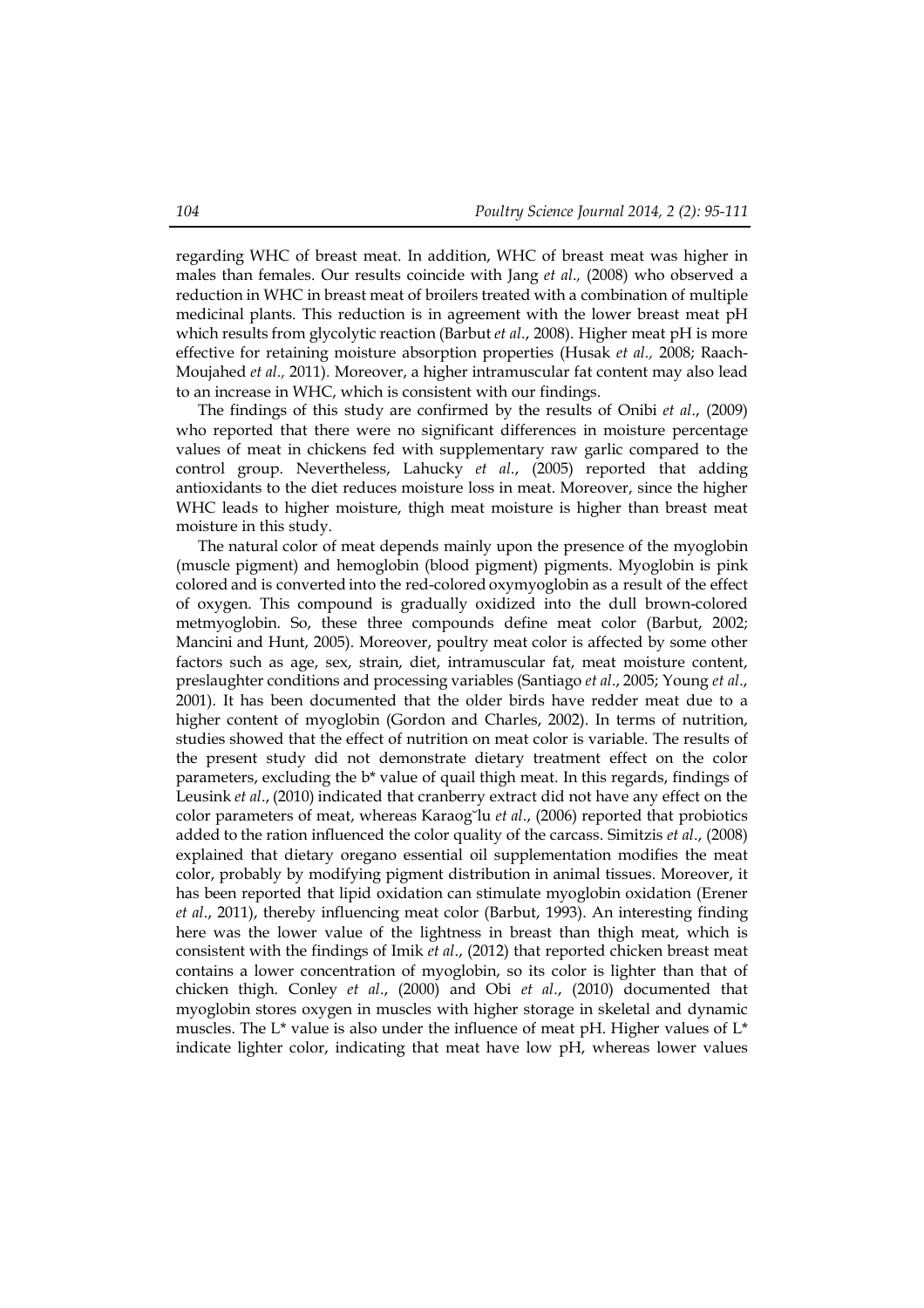indicate that meat are darker and have high pH (Barbut, 1997). When the meat pH is above the isoelectric point of myofibrillar proteins, water molecules are tightly bound, causing more light to be absorbed by the muscle, and meat appears darker in color (Saláková *et al.,* 2009). The pH values of meat is reflected by glycogen reserves of meat (Simitzis *et al*., 2008), and nutrition is one of the most important factors influencing muscle glycogen levels (Tudor *et al*., 1996). Therefore, at the present study lower L\* values of thigh and breast meat in male quails are partly attributed to higher pH values of thigh and breast meat compared with the female quails. Furthermore, a gender effect on the color parameters (excluding the a\* value of breast and the b\* value of thigh and breast quail meats) was found in the present study. These findings are in agreement with a previous report (Froning *et al*., 1968) showing that thigh and breast muscles in male birds are higher in myoglobin content than the females of the same age. Therefore, the redness index in the male quails is higher than the female ones. In terms of  $b^*$  value, a significant diet effect was observed and also female thigh and breast meat was numerically more yellow than males. The sex effect is likely related to the fat content, as females have more fat content than males (Havenstein *et al.,* 2003; Fanatico *et al.,* 2005).

#### **Conclusion**

The data indicate that inclusion of Artichoke leaf powder did not improve growth performance in Japanese quails, but may have the potential to improve oxidative stability and thereby meat quality.

## R**eferences**

- Ahn DU, Olson DG, Jo C, Love J & Jin SK. 1999. Volatiles production and lipid oxidation on irradiated cooked sausage as related to packaging and storage. Food Science, 64: 226–229.
- Allen CD, Russell SM & Fletcher DL. 1997. The relationship of broiler breast meat color and pH to shelf-life and odor development. Poultry Science, 76: 1042-1046.
- Almeida ICL, Mendes AA, Oliveira EG, Garcia RG & Garcia EA. 2002. Efeito de dois níveis de lisina e do sexo sobre o rendimento e qualidade da carne de peito de frangos de corte. Revista Brasileira de Zootecnia, 31: 1744-1752.
- AOAC (Association of Official Analytical Chemists). 1999. Official Methods of Analysis. 15th Ed. Washington, DC.
- Azcona J, Schang M & Mallo G. 2005.Efecto de la inclusión en la dieta de extracto de alcachofa (*cynara scolymus* L.) sobre la respuesta zootécnica de pollos parrilleros [Effect on the zootechnical response of broilers of the inclusion of artichoke extract (*Cynara scolymus* L.) in the diet]. Reports of the XIXth Latin American Congress on Poultry Farming, Panamá.
- Barbut S. 1993. Color measurements for evaluating the pale soft exudative (PSE) occurrence in turkey meat. Food Research International , 26: 39-43.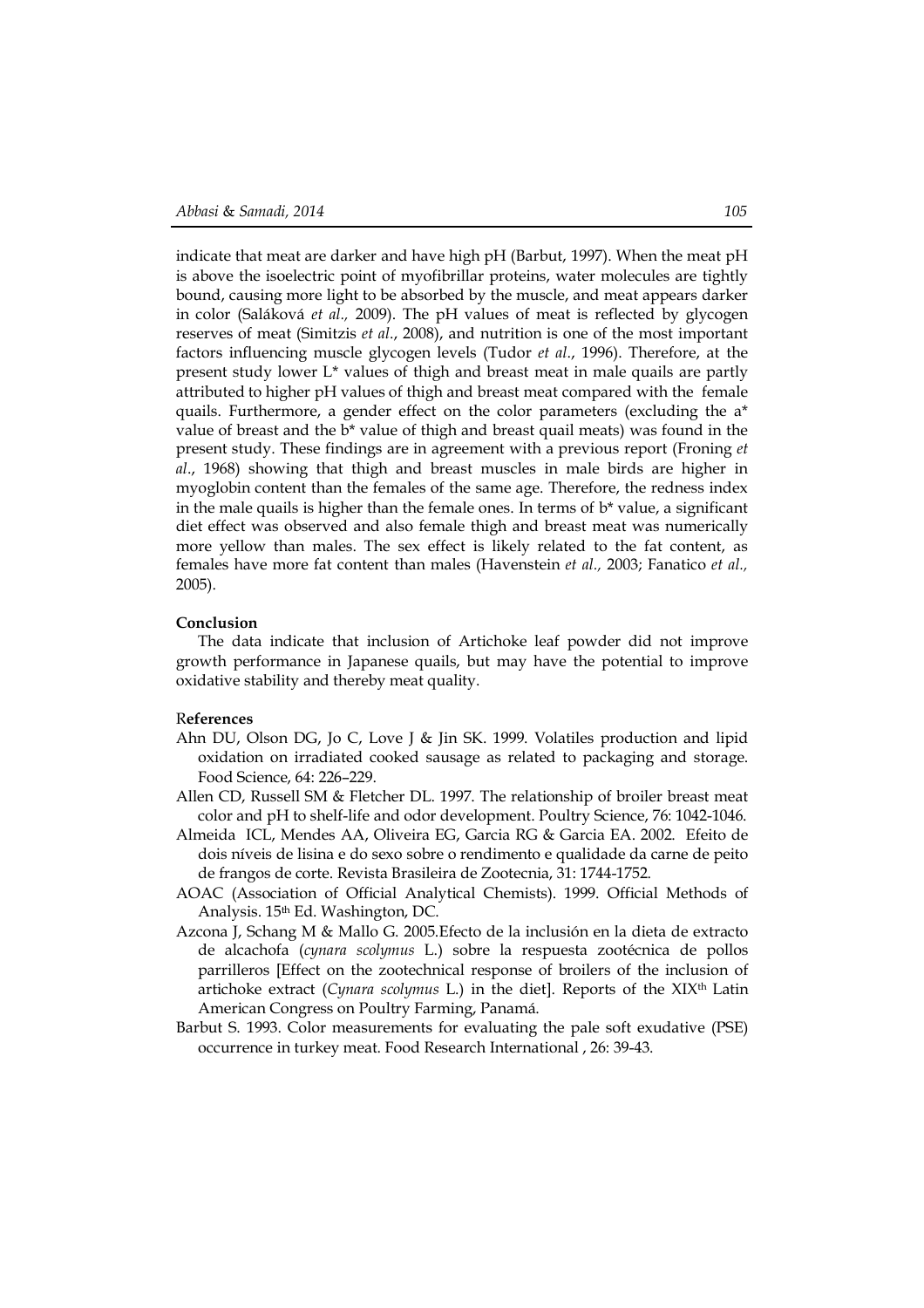- Barbut S. 1997. Problem of pale soft exudative meat in broiler chickens. British Poultry Science, 38: 355-358.
- Barbut S. 2002. Poultry Products Processing: An Industry Guide (Boca Raton, FL, CRC Press).
- Barbut S, Sosnicki AA, Lonergan SM, Knapp T, Ciobanu DC, Gatcliffe LJ, Hufflonergan E & Wilson EW. 2008. Progress in reducing the pale, soft and exudative (PSE) problem in pork and poultry meat. Meat Science, 79: 46–63.
- Bartov I & Frigg M. 1992. Effect of high concentration of dietary vitamin E during various age periods on performance plasma vitamin E and meat stability of broiler chickens at 7 week of age. British Poultry Science, 33: 393-402.
- Bouton PE, Harris PV & Shorthose WR. 1971. Effect of ultimate pH upon the water holding capacity and tenderness of mutton. Food Science, 36: 435-439.
- Buege JA & Aust SD. 1978. Microsomal lipid peroxidation. In Methods in Enzymology. 52: 302. AP, New York.
- Caron N, Minvelle F, Desmarais M & Poste LM. 1990. Mass selection for 45-day body weight in Japanese quail: selection response, carcass composition, cooking properties and sensory characteristics. Poultry Science, 69: 212-217.
- CIE. 1976. Recommendations on uniform color spaces, color differences, equations. Psychometric color terms. Supplement No. 2 to CIE Publications n.15. Commission Intenationale de lÆEclairage, Colorimetry, Paris.
- Conley KE, Ordway GA & Richardson RS. 2000. Deciphering the mysteries of myoglobin in striated muscle. Acta Physiologica Scandinavica, 168: 623-634.
- Del Rio D, Stewart AJ & Pellegrini N. 2005. A review of recent studies on malondialdehyde as toxic molecule and biological marker of oxidative stress. Nutrition Metabolism and Cardiovascular Diseases, 15: 316–328.
- Duclos MJ, Berri C & Le Bihan-Duval E. 2007. Muscle growth and meat quality. Journal of Applied Poultry Research, 16: 107–112.
- Erener G, Ocak N, Altop A, Cankaya S, Murat Aksoy H & Ozturk E. 2011. Growth performance, meat quality and caecal coliform bacteria count of broiler chicks fed diet with green tea extract. Asian-Australasian Journal of Animal Science, 24: 1128-1135.
- Fanatico AC, Cavitt LC, Pillai PB, Emmert JL & Owens CM. 2005. Evaluation of slower-growing broiler genotypes grown with and without outdoor access: meat quality. Poultry Science, 84: 1785-1790.
- Froning GW, Daddario J & Hartung TE. 1968. Color and myoglobin concentration in turkey meat as affected by age, sex, and strain. Poultry Science, 48: 668-674.
- Goni I, Brenes A, Centeno C, Viveros A, Saura-Calixto F, Rebole A, Arija I & Estevez R. 2007. Effect of dietary grape pomace and vitamin E on growth performance, nutrient digestibility ,and susceptibility to meat lipid oxidation in chickens. Poultry Science, 86: 508-516.
- Gordon SH & Charles DR. 2002. Niche and Organic Chicken Products. Nottingham University Press, Nottingham, UK. 320 Pages.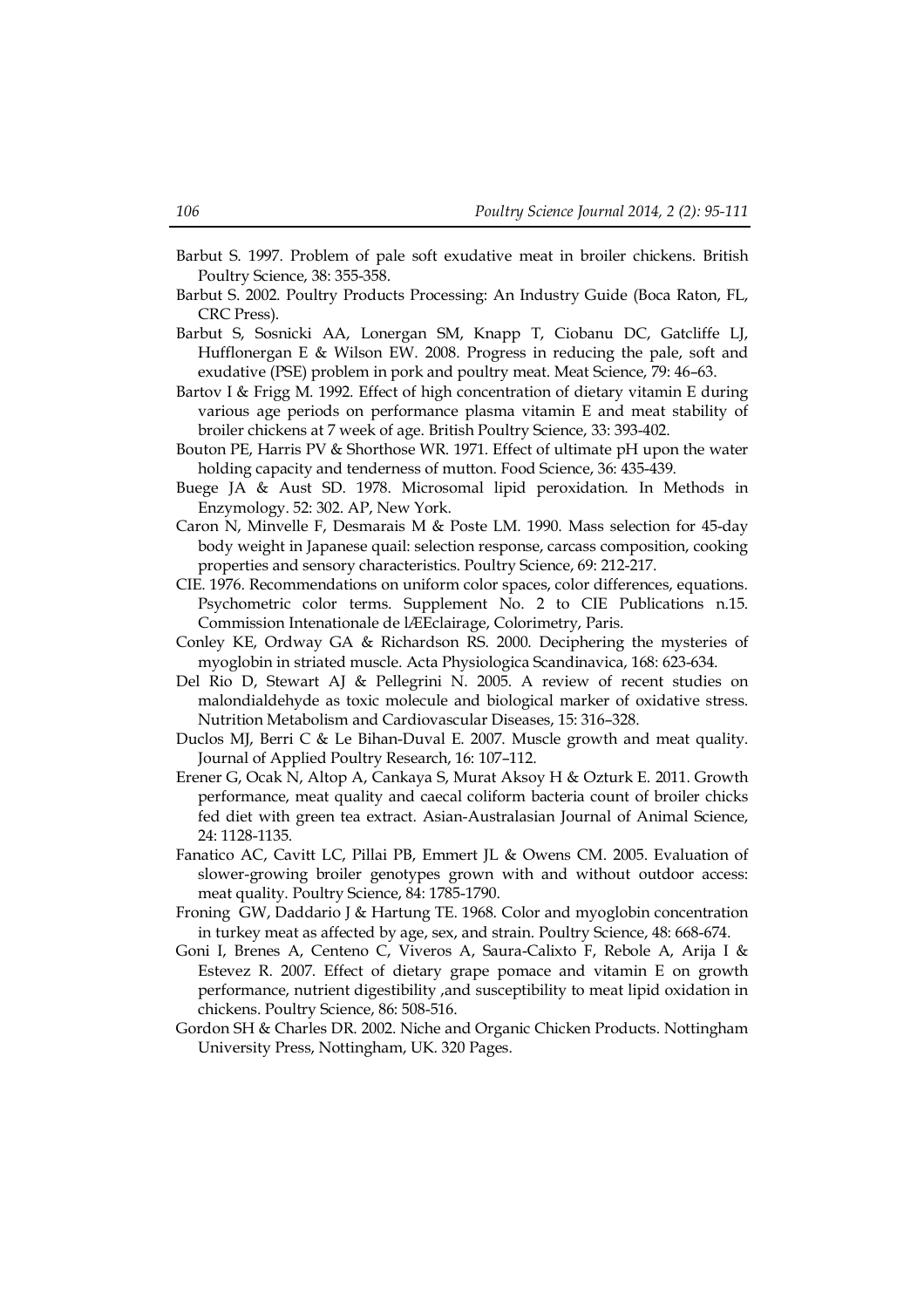- Gronbaek M, Deis A, Sorensen TIA, Becker U, Schnohr P & Jensen G. 1995. Mortality associated with moderate intakes of wine, beer, or spirits. BMJ, 310: 1165– 1169.
- Guo FC, Savelkoul HFJ, Kwakkel RP, Williams BA & Verstegen MWA. 2000. Immunoactive, medicinal properties of mushroom and herb polysaccharides and their potential use in chicken diets. World's Poultry Science Journal, 59: 427- 440.
- Havenstein GB, Ferket PR & Qureshi MA. 2003. Carcass composition and yield of 1957 versus 2001 broilers when fed representative 1957 and 2001 broiler diets. Poultry Science, 82: 1509-1518.
- Hernández F, Madrid J, García V, Orengo J & Megías MD. 2004. Influence of two plant extracts on broilers performance, digestibility, and digestive organ size. Poultry Science, 83: 169–174.
- Hertrampf JW. 2001. Alternative antibacterial performance promoters. Poultry International, 40: 50– 52.
- Hevener W, Routh PA & Almond GW. 1999. Effects of immune challenge on concentrations of serum insulin like growth factor-1 and growth performance in pigs. Canadian Veterinary Journal, 40: 782-786.
- Hume ME. 2011. Food safety symposium: potential impact of reduced antibiotic use and the roles of prebiotics, probiotics, and other alternatives in antibioticfree broiler production. Poultry Science, 90: 2663–2669.
- Humphrey BD, Huang N & Klasing KC. 2002. Rice expressing lactoferrin and lysozyme has antibiotic-like properties when fed to chicks. Journal of Nutrition, 132: 1214–1218.
- Husak RL, Sebranek JG & Bregendahl K. 2008. A survey of commercially available broilers marketed as organic, free-range and conventional broilers for cooked meat yields, meat composition and relative value. Poultry Science, 87: 2367- 2376.
- Imik H, Aydemir Atasever M, Koc M, Atasever M & Ozturan K. 2010. Effect of dietary supplementation of some antioxidants on growth performance, carcass composition and breast meat characteristics in quails reared under heat stress. Czech Journal of Animal Science, 55: 209–220.
- Imik H, Ozlu H, Gumus R, Aydemir Atasever M, Urcar S & Atasever M. 2012. Effects of ascorbic acid and a-lipoic acid on performance and meat quality of broilers subjected to heat stress. British Poultry Science, 53: 800—808.
- Jang A, Liu X, Shin M, Lee B, Lee J & Jot C. 2008. Antioxidative potential of raw breast meat from broiler chickens fed a dietary medicinal herb extract mix. Poultry Science, 87: 2382-2389.
- Jimenez-Escrig A, Dragsted LO, Daneshvar B, Pulido R & Saura-Calixto F. 2003. In vitro antioxidant activities of edible artichoke (*Cynara scolymus* L.) and effect on biomarkers of antioxidants in rats. Journal of Agricultural and Food Chemistry, 51: 5540–5545.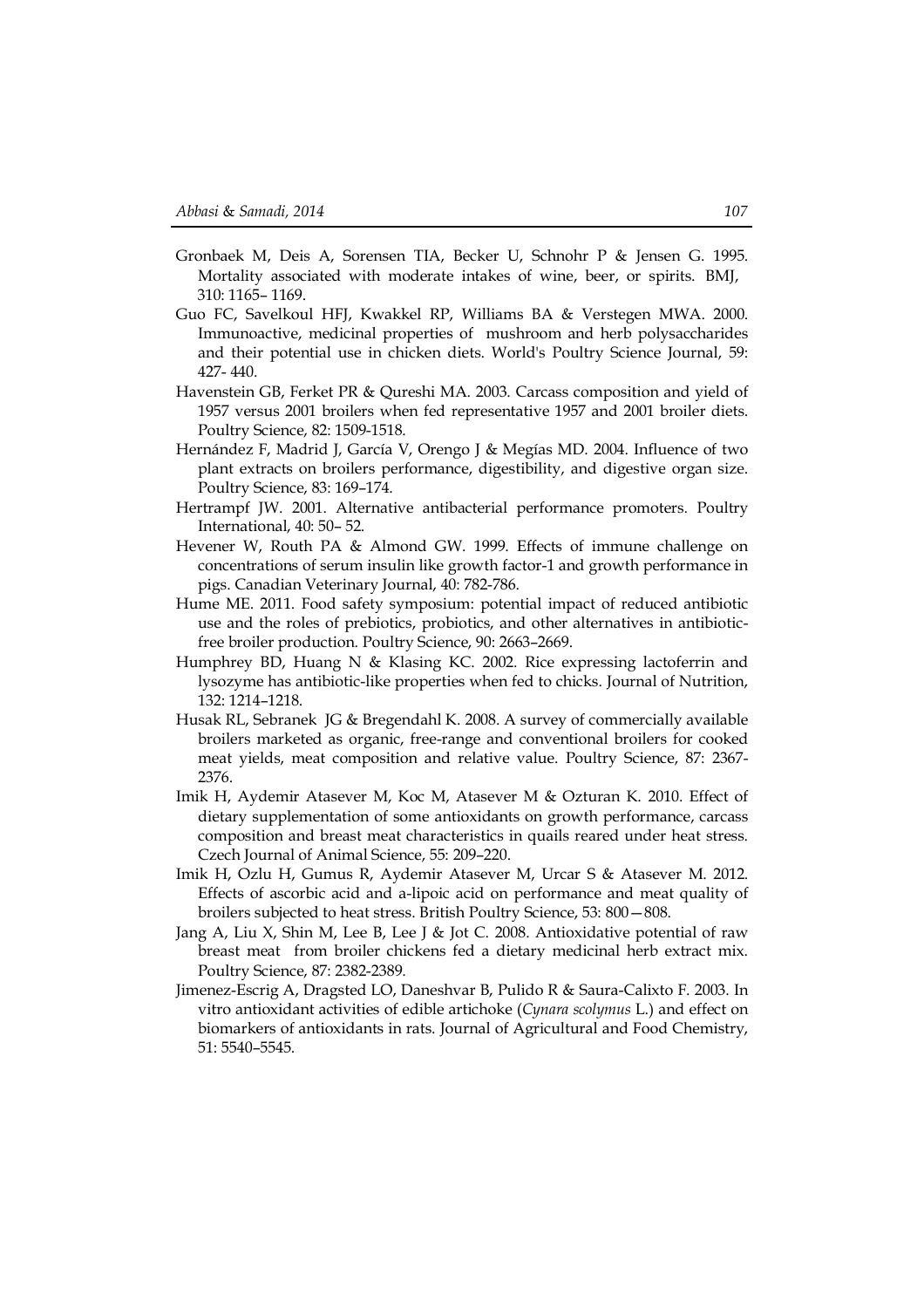- Joy JF & Haber SL. 2007. Clinical uses of artichoke leaf extract. American Journal of Health-System Pharmacy, 64: 1906–1909.
- Karaoglu M, Aksu MI, Esenbuga I, Macit N, & Durdag H. 2006. pH and colour characteristics of carcasses of broilers fed with dietary probiotics and slaughtered at different ages. Asian-Australasian Journal of Animal Sciences, 19: 605–610.
- Knekt P, Kumpulainen J, Järvinen R, Rissanen H, Heliövaara M, Reunanen A, Hakulinen T & Aromaa A. 2002. Flavonoid intake and risk of chronic diseases. American Journal of Clinical Nutrition, 76: 560–568.
- Kyprianou M. 2005. European Commission. http://europa.eu/rapid/press-release\_IP-05- 1687\_en.htm. Accessed on december 22. 2005.
- Lahucky R, Bahelka I, Novotna K & Vasickova K. 2005. Effects of dietary vitamin E and vitamin C supplementation on the level of α-tocopherol and L-ascorbic acid in muscle and on the antioxidative status and meat quality of pigs. Czech Journal of Animal Science, 50: 175-184.
- Leusink G, Rempel H, Skura B, Berkyto M, White W, Yang Y, Rhee JY, Xuan SY, Chiu S, Silversides F, Fitzpatik S & Diarra MS. 2010. Growth performance, meat quality, and gut microflora of broiler chickens fed with cranberry extract. Poultry Science, 89: 1514–1523.
- Liu B, Li W, Chang Y, Dong W & Ni L. 2006. Extraction of berberine from rhizome of Coptis chinensis Franch using supercritical fluid extraction. Journal of Pharmaceutical and Biomedical Analysis, 41: 1056–1060.
- Llorach R, Espin JC, Tomas-Barberan FA & Ferreres F. 2002. Artichoke (*Cynara scolymus* L.) byproducts as a potential source of health-promoting antioxidant phenolics. Journal of Agricultural and Food Chemistry, 50: 3458–3464.
- Mahagna M & Nir I. 1996. Comparative development of digestive organs, intestinal disaccharidases and some blood metabolites in broiler and layer-type chicks after hatching. British Poultry Science, 37: 359-371.
- Mancini RA & Hunt MC. 2005. Current research in meat color. Meat Science, 71: 100–121.
- Mariani GVC. 1998. Efeito de aflatoxinas sobre o desempenho produtivo de frangos de corte em diferentes períodos de desenvolvimento corporal. Universidade Federal de Santa Maria.
- Mariutti LRB & Bragagnolo N. 2009. Lipid Oxidation in Chicken Meat and the Impact of the Addition of Sage (*Salvia officinalis* L.) and Garlic (*Allium sativum* L.) as Natural Antioxidants. Journal of the Adolfo Lutz Insti- tute, 68: 1-11.
- Mehmetcik G, Ozdemirler G, Kocak-Toker N, Cevikbas U & Uysal M. 2008. Effect of pretreatment with artichoke extract on carbon tetrachloride-induced liver injury and oxidative stress. Experimental and Toxicologic Pathology, 60: 475– 480.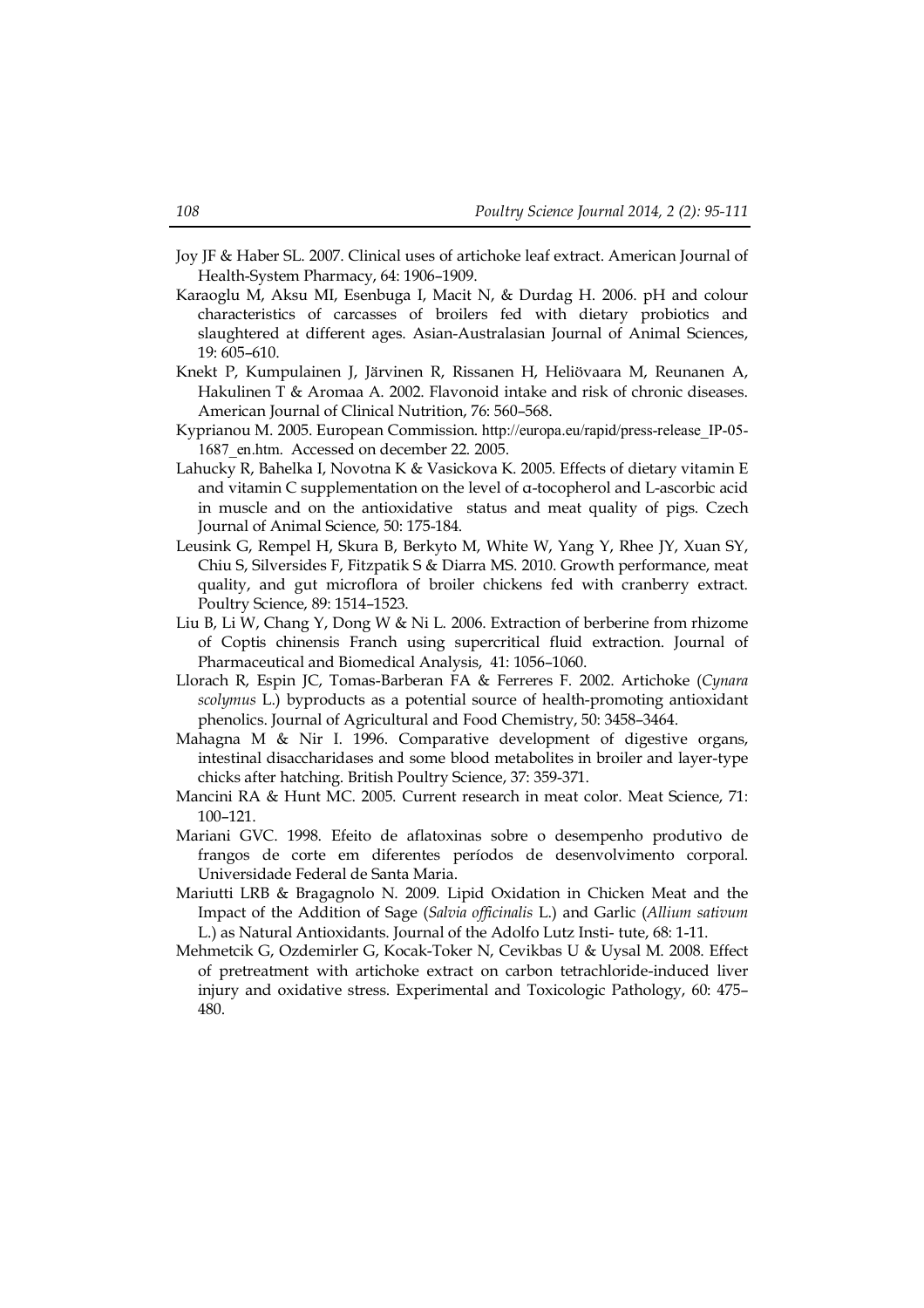- Melo JE & Harkes R. 2007. Productive evaluation of broiler chickens consuming Artichoke extract (*Cynara Scolymus* L.) during the first three weeks of life. XX Congreso Latinoamericano de aviculture, Brasil.
- Mikulski D, Celej J, Jankowski J, Majewska T & Mikulska M. 2011. Growth performance, carcass traits and meat quality of slower-growing and fastgrowing chickens raised with and without outdoor access. Asian-Australasian Journal of Animal Sciences, 24: 1407- 1416.
- Mikulski D, Jankowski J, Zdunczyk Z, Wroblewska M, Sartowska K & Majewska T. 2009. The effect of selenium source on performance, carcass traits, oxidative status of the organism and meat quality of turkeys. Journal of Animal and Feed Science, 18: 518-530.
- Nazar FN, Magnoli AP, Dalcero AM & Marin RH. 2012. Effect of feed contamination with aflatoxin B1 and administration of exogenous corticosterone on Japanese quail biochemical and immunological parameters. Poultry Science, 91: 47–54
- Niu ZY, Liu FZ, Yan QL & Li WC. 2009. Effects of different levels of vitamin E on growth performance and immune responses of broilers under heat stress. Poultry Science, 88: 2101-2107.
- NRC (National Research Council). 1994. Nutrient Requirement of Poultry. 9th Rev. Ed. National Academy Press, Washington, DC. 176 Pages.
- Obi T, Matsumoto M, Miyazaki K, Kitsutaka K, Tamaki M, Takase K, Miyamoto A, Oka T, Kawamoto Y & Nakada T. 2010. Skeletal ryanodine receptor 1 heterozygous PSE (Pale, Soft and Exudative) meat contains a higher concentration of myoglobin than genetically normal PSE meat in pigs. Asian-Australasian Journal of Animal Sciences, 23: 1244–1249.
- Onibi GE, Adebisi OE, Fajemisin AN & Adetunji AV. 2009. Response of broiler chickens in terms of performance and meat quality to garlic (*Allum sativum*) supplementatio. African Journal of Agricultural Research, 4: 511-517.
- Owens CM, Hirschler EM, McKee SR, Martinnez-Dawson R & Sams AR. 2000. The characterization and incidence of pale, soft, exudative turkey meat in a commercial plant. Poultry Science, 79: 553-558.
- Owens CM, Alvarado CZ & Sams AR. 2009. Research developments in pale, soft, and exudative turkey meat in North America. Poultry Science, 88: 1513–1517.
- Park SJ & Yoo SO. 1999. Effects of supplementation of Chinese medicine refuse on performance and physiology in broiler chicks. Korean Journal of Poultry Science, 26: 195–201.
- Raach-Moujahed A, Haddad B, Moujahed N & Bouallegue M. 2011. Evaluation of growth performances and meat quality of Tunisian local poultry raised in outdoor access. International Journal of Poultry Science, 10: 552-559.
- Saláková A, Straková E, Válková V, Buchtová H & Steinhauserová I. 2009. Quality indicators of chicken broiler raw and cooked meat depending on their sex. Acta Veterinaria Brno, 78: 497-504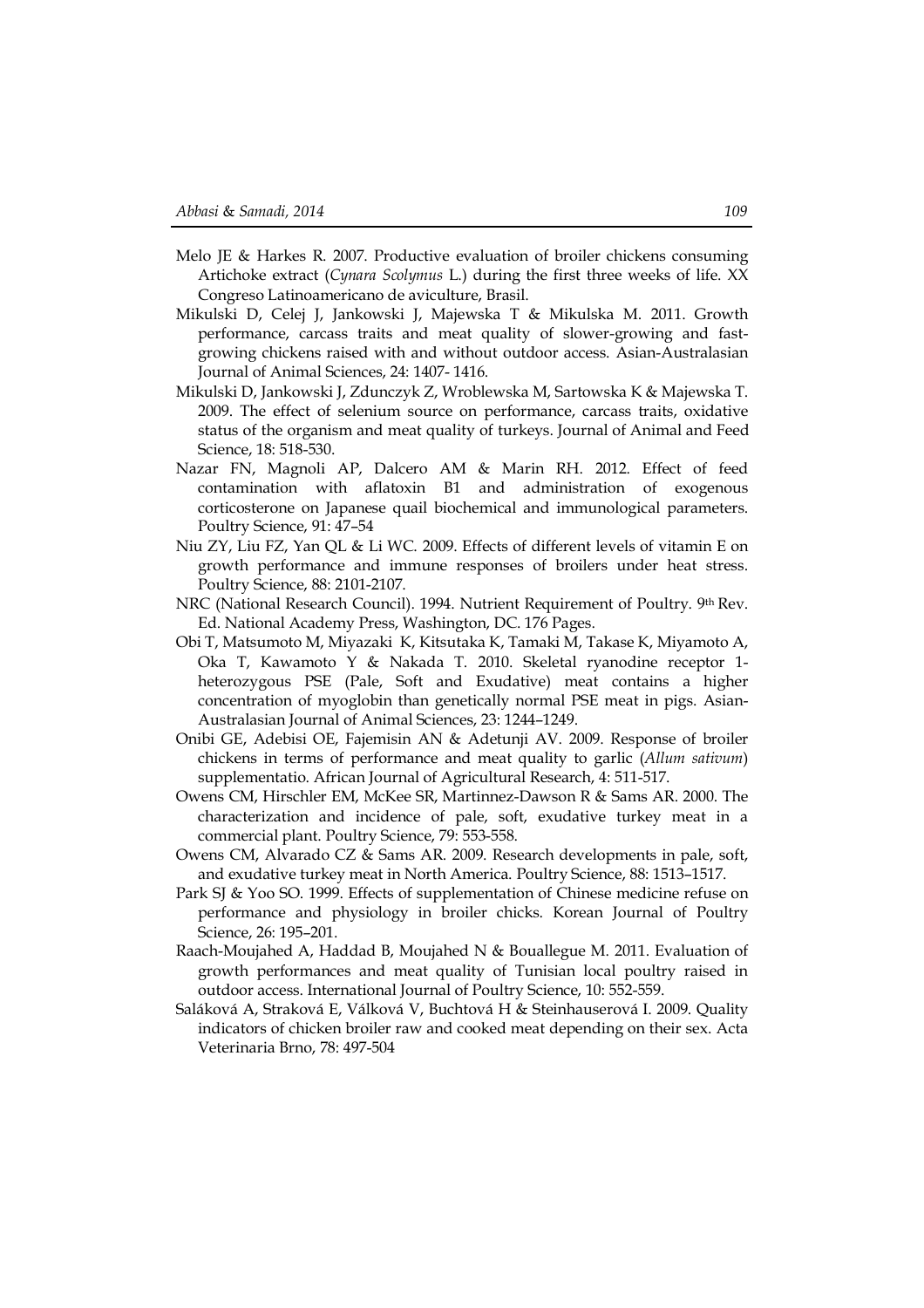- Sanchez-Rabaneda F, Jauregui O, Lamuela-Raventos RM, Bastida J, Viladomat F & Codina C. 2003. Identification of phenolic compounds in artichoke waste by high performance liquid chromatography–tandem mass spectrometry. Journal of Chromatography, 1008 : 57–72.
- Santiago HL, Denbow DM, Emmerson DA, Denbow C, Graham P & Hohenboken W. 2005. Effects of strain, plane of nutrition, and age at slaughter on performance and meat quality traits of broilers. Poultry Science, 84 (Suppl. 1), 128.
- Sarker MSK, Kim GM & Yang CJ. 2010. Effect of green tea and biotite on performance meat quality and organ development in Ross broiler. Poultry Science, 30: 77-88.
- SAS (Statistical Analysis System). 2003. SAS/STAT® 9. User's Guide. SAS Institute Inc. Cary. North Carolina.
- Simitzis PE, Deligeorgis SG, Bizelis JA, Dardamani A, Theodosiou I & Fegeros K. 2008. Effect of dietary oregano oil supplementation on lamb meat characteristics. Meat Science, 79: 217–223.
- Stoev SD, Stefanov M, Denev St, Radic B, Domijan AM & Peraica M. 2004. Experimental mycotoxicosis in chickens induced by ochratoxin A and penicillic acid and intervention with natural plant extract. Veterinary Research Communications, 28: 727-746.
- Takahashi K, Mashiko T & Akiba Y. 2000. Effect of dietary concentration of xylitol on growth in male broiler chicks during immunological stress. Poultry Science, 79: 743-747.
- Trout ES, Hunt MC, Johnson DE, Clans JR, Castmer CL & Krope DH. 1992. Characteristics of low-fat ground beef containing texture-modifying ingredients. Food Science, 57: 19–24.
- Tudor GD, Couper FJ & Pethick DW. 1996. Effect of silage diet on glycogen concentration in the muscle of yearling cattle. Proceedings Australian Society of Animal Production, 21: 451.
- Vichi S, Zitterl-Eglseer K, Jugl M & Franz CH. 2001. Determination of the presence of antioxidants deriving from sage and oregano extracts added to animal fat by means of assessment of the radical scavenging capacity by photochemiluminescence analysis. Molecular Nutrition and Food Research, 45: 101–104.
- Wang RR, Pan XJ & Peng ZQ. 2009. Effects of heat exposure on muscle oxidation and protein functionalities of pectoralis majors in broilers. Poultry Science, 88: 1078–1084.
- Wang SP & Huang KJ. 2004. Determination of flavonoids by high performance liquid chromatography and capillary electrophoresis. Journal of Chromatography A, 1032: 273–279.